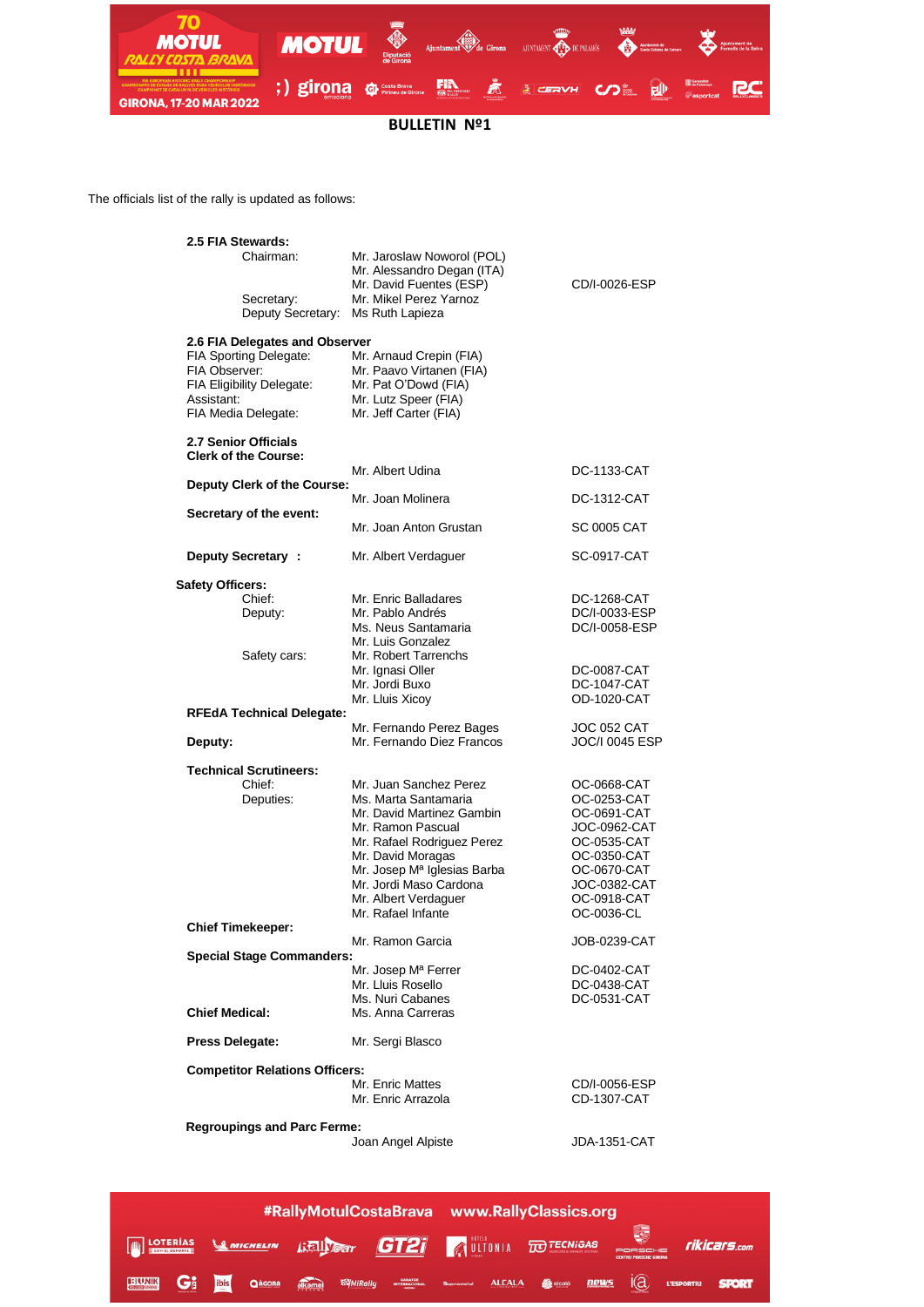| 70<br><b>MOTUL</b>             |              |                                                  |   |                                  |                                   |  |
|--------------------------------|--------------|--------------------------------------------------|---|----------------------------------|-----------------------------------|--|
|                                | <b>MOTUL</b> | Ajuntament & de Girona<br>Diputació<br>de Girona |   | AJUNTAMENT <b>CHE DE PALAMÓS</b> |                                   |  |
|                                |              |                                                  |   |                                  |                                   |  |
| <b>GIRONA, 17-20 MAR 2022</b>  | ;) girona    | 開設<br><b>Costa Brava</b><br>æь                   | Æ | <b>A</b> CERVH                   | $CD =$                            |  |
| <b>Special Stage Marshals:</b> |              |                                                  |   |                                  |                                   |  |
|                                |              | Anna Ferrer Pons                                 |   |                                  | DC 0416 CAT                       |  |
|                                |              | Josep M <sup>a</sup> Guix Mussons                |   |                                  | <b>DC 0412 CAT</b>                |  |
|                                |              | Jordi Soler Vives                                |   |                                  | <b>DC 0407 CAT</b>                |  |
|                                |              | Joan Soler Orga                                  |   |                                  | <b>OD 0417 CAT</b>                |  |
|                                |              | Gerard Aure Montrabeta                           |   |                                  | <b>OD 0418 CAT</b>                |  |
|                                |              | Santiago Tora Estelles                           |   |                                  | <b>OD 0528 CAT</b>                |  |
|                                |              | Manel Montoliu Garzaran                          |   |                                  | OD 0392 CAT                       |  |
|                                |              | Carles Mosquera Pàmies                           |   |                                  | OD 0098 CAT                       |  |
|                                |              | David Benet Gallardo                             |   |                                  | <b>OD 0231 CAT</b>                |  |
|                                |              | Jorge Garcia Orellana                            |   |                                  | OD 0183 AR                        |  |
|                                |              | Mar Fortuny Roig                                 |   |                                  | <b>OD 0519 CAT</b>                |  |
|                                |              | Antoni Hernandez Torres                          |   |                                  | <b>OD 0520 CAT</b>                |  |
|                                |              | Jordi Orihuela Estrada                           |   |                                  | <b>OD 0787 CAT</b>                |  |
|                                |              | Daixa Prat Valls                                 |   |                                  | <b>OD 0251 CAT</b>                |  |
|                                |              | Montse Vazquez Bernet                            |   |                                  | OD 1021 CAT                       |  |
|                                |              | Gerard Estañol Cardona                           |   |                                  | <b>OD 0518 CAT</b>                |  |
|                                |              | Josep Riu Tubert                                 |   |                                  | <b>OD 0609 CAT</b>                |  |
|                                |              | Andres Gatpandan Lopez                           |   |                                  | <b>OD 0681 CAT</b>                |  |
|                                |              | Francesc Fernandez Forés                         |   |                                  | <b>OD 0604 CAT</b>                |  |
|                                |              | Silvia Pavon Lopez<br>Pere Bienhallado Duran     |   |                                  | <b>OD 0267 CAT</b><br>OD 0900 CAT |  |
|                                |              | Manel Morante Travado                            |   |                                  | <b>OD 0446 CAT</b>                |  |
|                                |              | Ignacio Fernandez Gordon                         |   |                                  | <b>OB 0157 CAT</b>                |  |
|                                |              | Jose Ajenjo Berbel                               |   |                                  | <b>OD 0196 CAT</b>                |  |
|                                |              | F. Javier Gonzalez Riesco                        |   |                                  | OD 0456 CAT                       |  |
|                                |              | David Martinez Gambin                            |   |                                  | OD-0690-CAT                       |  |
|                                |              | Josep Dorca Moreno                               |   |                                  | OD-1053-CAT                       |  |
|                                |              | Jordi Perez Vallespi                             |   |                                  | OD-1092-CAT                       |  |
|                                |              | Emili Chiquillo Lazaro                           |   |                                  | OD-1210-CAT                       |  |
|                                |              | Ivan Lopez Cano                                  |   |                                  | <b>JDA-1077-CAT</b>               |  |
|                                |              | Javier Garcia Jarreta                            |   |                                  | JDA-0115-CAT                      |  |
|                                |              | Eric Ramirez Cabrera                             |   |                                  | OD-0393-CAT                       |  |
|                                |              | Laura Camprubi Guil                              |   |                                  | OD-1048-CAT                       |  |
|                                |              | Antoni Suriñach Fabregas                         |   |                                  | OD-1102-CAT                       |  |
|                                |              | Pere Borbon Gimenez                              |   |                                  | DC-0221-CAT                       |  |

### **3. PROGRAMME 3.2 PROGRAMME DURING THE RALLY WEEK**

### **Thursday, 17/03/2022**

| 07:00 | <b>First FIA Stewards' Meeting</b><br><del>mot involcwarus wiecung</del> | Rally HQ,                                          |
|-------|--------------------------------------------------------------------------|----------------------------------------------------|
|       |                                                                          | Hotel Gran Ultonia<br><del>noter oran ontoma</del> |

**(…)**

| 18:30 | Ceremonial Start for FIA and Champions other competitors. | Podium               |
|-------|-----------------------------------------------------------|----------------------|
|       |                                                           | Parking Rotonda Pont |
|       |                                                           | de Pedret (Girona)   |

#### **8.2 REFUELLING**

**8.2.1** All Competitors may only refuel in a Refuelling Zone (RZ) as indicated in the Road Book. This refuelling zones will be located right after the Service Park exit. **Two more Refuelling zones will be set up in the Remote Service Zones located in Cassà de la Selva (RB Page 25 Box 23) and Sant Hilari Sacalm (RB Page 74 Box 19).**

Competitors' cars may be refuelled from drums/cans with commercially available fuel and two team members with team passes may access the RZ to assist each crew. The relevant personnel must be wearing clothing which will provide adequate protection against fire. The crew must remain outside the car during the refuelling operations. The organizer will provide a fuel absorbent mat in the refuelling zones.

## **9.2 RALLY-SAFETY-TRACKING-SYSTEM**

The GPS – Safety – Tracking system will be Alkamel. Instruction for installation and use can be found in the following addresses: **<https://rallyclassics.club/wp-content/uploads/Manual-de-instalacion-Rally-Tracker-v2.pdf> <https://rallyclassics.club/wp-content/uploads/Manual-utilizacion-V1.pdf> <https://rallyclassics.club/wp-content/uploads/Installation-Guide-Rally-Tracker-v2.pdf> [https://rallyclassics.club/wp-content/uploads/User-Manual-Rallytracker-ENG-08\\_03\\_2022.pdf](https://rallyclassics.club/wp-content/uploads/User-Manual-Rallytracker-ENG-08_03_2022.pdf)**

|                                                                |    |      |        |  |  | #RallyMotulCostaBrava www.RallyClassics.org   |  |  |                                   |  |                                         |                                         |              |
|----------------------------------------------------------------|----|------|--------|--|--|-----------------------------------------------|--|--|-----------------------------------|--|-----------------------------------------|-----------------------------------------|--------------|
| <b>STARIAS LA MICHELIN HELLY CAT GT21</b> AULTONIA TO TECNIGAS |    |      |        |  |  |                                               |  |  |                                   |  | PORSCHE<br><b>CENTRO PORSCHE GIRONA</b> |                                         | rikicars.com |
| <b>ERUNIK</b>                                                  | Gi | ibis | QAGORA |  |  | alkamel <b>E</b> MiRally <b>INTERNACIONAL</b> |  |  | Supramotal <b>ALCALA</b> @ alcolà |  |                                         | $new_5$ $\bigcirc$ $\bigcirc$ vesportiu | <b>SPORT</b> |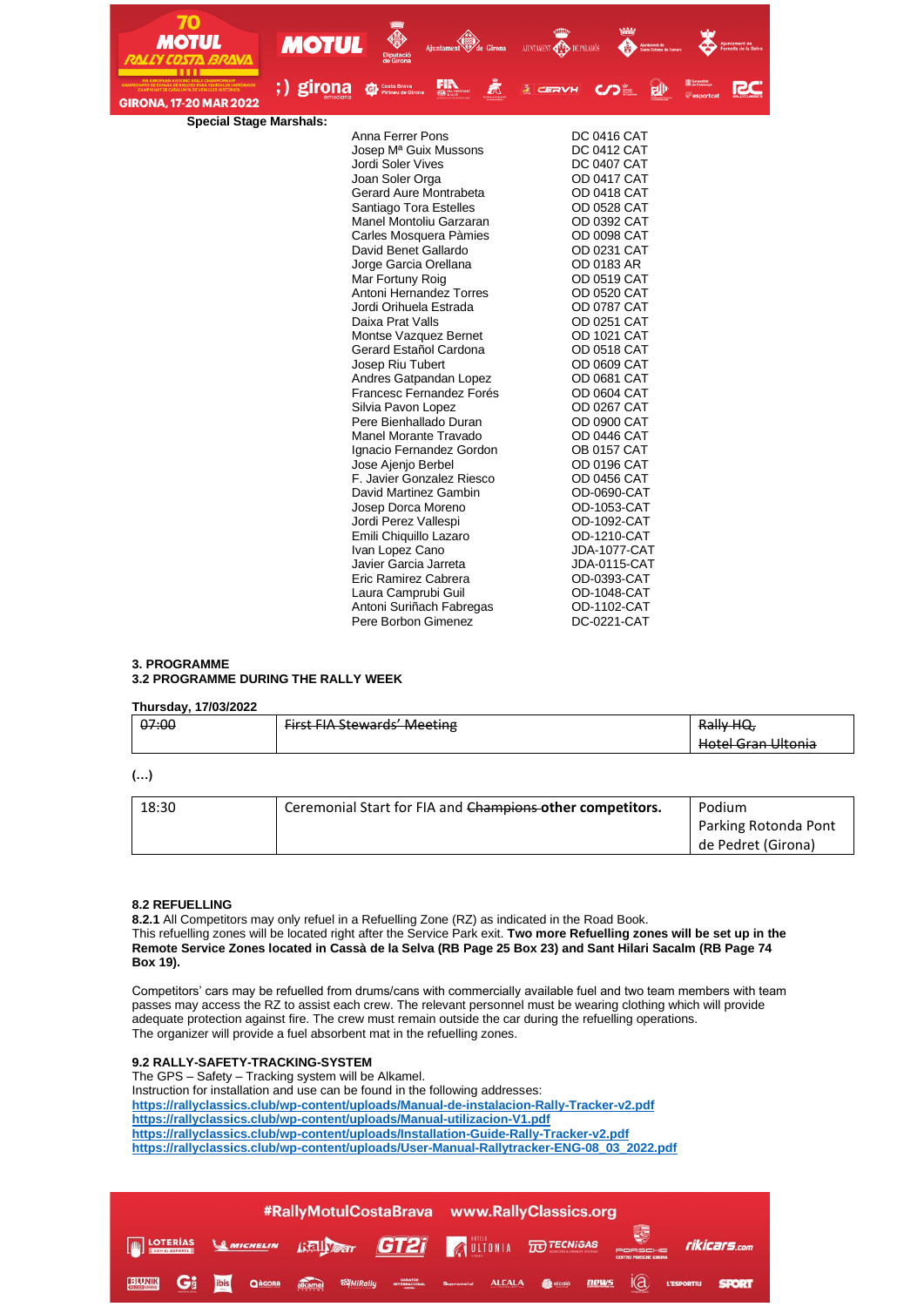

## **9.2.1 Safety tracking deposit**

A deposit of 50 Euro to be paid at the administrative checks will be necessary for the GPS – Safety – Tracking system fitting.

### **APPENDIX 1. ITINERARY**

|                |                |                                                              | 1ª ETAPA - Leg 1                                |              | Friday/Viernes 18 mar 2022 |               |        |               |  |  |  |  |
|----------------|----------------|--------------------------------------------------------------|-------------------------------------------------|--------------|----------------------------|---------------|--------|---------------|--|--|--|--|
|                |                |                                                              |                                                 | <b>Kms</b>   | <b>Kms</b>                 | <b>Kms</b>    |        |               |  |  |  |  |
|                | <b>Sec</b>     | SS-TC                                                        | Descripción                                     | <b>Tramo</b> | <b>Enlace</b>              | <b>Sector</b> | Tiempo | Hora 1º       |  |  |  |  |
|                |                |                                                              | SALIDA RALLY, Service Out- Fornells de la Selva |              |                            |               |        |               |  |  |  |  |
|                | 1              | TC <sub>0</sub>                                              | Service OUT                                     |              |                            |               |        | 09:40         |  |  |  |  |
|                |                | TC <sub>1</sub>                                              | Nila-Nil-GIV6703                                |              | 7,515                      | 7,515         | 17'    | 09:57         |  |  |  |  |
|                | $\overline{2}$ | SS <sub>1</sub>                                              | <b>ELS ANGELS 1</b>                             | 15,678       |                            |               |        | 10:00         |  |  |  |  |
|                |                | TC <sub>2</sub>                                              | GIV6701 - Local - GI664                         |              | 10,586                     | 26,264        | 37'    | 10:37         |  |  |  |  |
| a Sección      |                | <b>SS 2</b>                                                  | <b>SANTA PELLAIA 1</b>                          | 11,777       |                            |               |        | 10:40         |  |  |  |  |
|                | 3              |                                                              | Cassà de la Selva, C-250a - C65 -               |              |                            |               |        |               |  |  |  |  |
|                |                |                                                              | Remote Service Cassà de la Selva                |              |                            |               |        |               |  |  |  |  |
|                |                | TC <sub>3</sub>                                              | GIV6612 - Calonge - GI661                       |              | 36,134                     | 47,911        | 1h07'  | 11:47         |  |  |  |  |
|                |                | <b>SS3</b>                                                   | <b>LA GANGA1</b>                                | 7,327        |                            |               |        | 11:50         |  |  |  |  |
|                | 4              |                                                              | La Bisbal d'Empordà-C66-C31-Palamós             |              |                            |               |        |               |  |  |  |  |
|                |                | ТСЗа                                                         | Reagrupamiento IN                               |              | 26,893                     | 34,220        | 45'    | 12:35         |  |  |  |  |
|                |                | Reagrupamiento Parking Passeig Maritim, Palamos (Max. 1h25') |                                                 |              |                            |               |        |               |  |  |  |  |
|                |                |                                                              |                                                 |              |                            |               |        |               |  |  |  |  |
|                | 5              | TC3b                                                         | Reagrupamiento OUT                              |              |                            |               |        | 14:00         |  |  |  |  |
|                |                |                                                              | Palamós-C31-C65-Nlla-                           |              |                            |               |        |               |  |  |  |  |
|                | 6              | TC <sub>3c</sub>                                             | Service IN                                      |              | 48,725                     | 48,725        | 55'    | 14:55         |  |  |  |  |
|                |                |                                                              | Service A - Fornells de la Selva (45 Min)       |              |                            |               |        |               |  |  |  |  |
|                | $\overline{7}$ | TC3d                                                         | Service OUT                                     |              | 0,750                      | 0,750         | 45'    | 15:40         |  |  |  |  |
|                |                | TC4                                                          | Nila-Nil-GIV6703                                |              | 7,515                      | 7,515         | 17'    | 15:57         |  |  |  |  |
|                | 8              | <b>SS4</b>                                                   | <b>ELS ANGELS 2</b>                             | 15,678       |                            |               |        | 16:00         |  |  |  |  |
| Sección        |                | TC <sub>5</sub>                                              | GIV6701 - Local - GI664                         |              | 10,586                     | 26,264        | 37'    | 16:37         |  |  |  |  |
| 2 <sup>a</sup> |                | <b>SS 5</b>                                                  | <b>SANTA PELLAIA 2</b>                          | 11,777       |                            |               |        | 16:40         |  |  |  |  |
|                | 9              |                                                              | Cassà de la Selva, C-250a - C65 -               |              |                            |               |        |               |  |  |  |  |
|                |                |                                                              | Remote Service Cassà de la Selva                |              |                            |               |        |               |  |  |  |  |
|                |                | TC <sub>6</sub>                                              | GIV6612 - Calonge - GI661                       |              | 36,134                     | 47,911        | 1h07'  | 17:47         |  |  |  |  |
|                |                | <b>SS6</b>                                                   | <b>LA GANGA 2</b>                               | 7,327        |                            |               |        | 17:50         |  |  |  |  |
|                | 10             |                                                              | La Bisbal-C66-Bordils-Celrà-C255-Girona         |              |                            |               |        |               |  |  |  |  |
|                |                | TC <sub>6a</sub>                                             | Parc Ferme - Parking Rotonda Pedret, Girona     |              | 33,288                     | 40,615        | 1h00'  | 18:50         |  |  |  |  |
|                |                |                                                              | TOTAL 1ª ETAPA                                  | 69,564       | 24,18%                     | 287,690       |        | Sunrise: 6h55 |  |  |  |  |
|                |                |                                                              |                                                 |              |                            |               |        | Sunset: 18h58 |  |  |  |  |

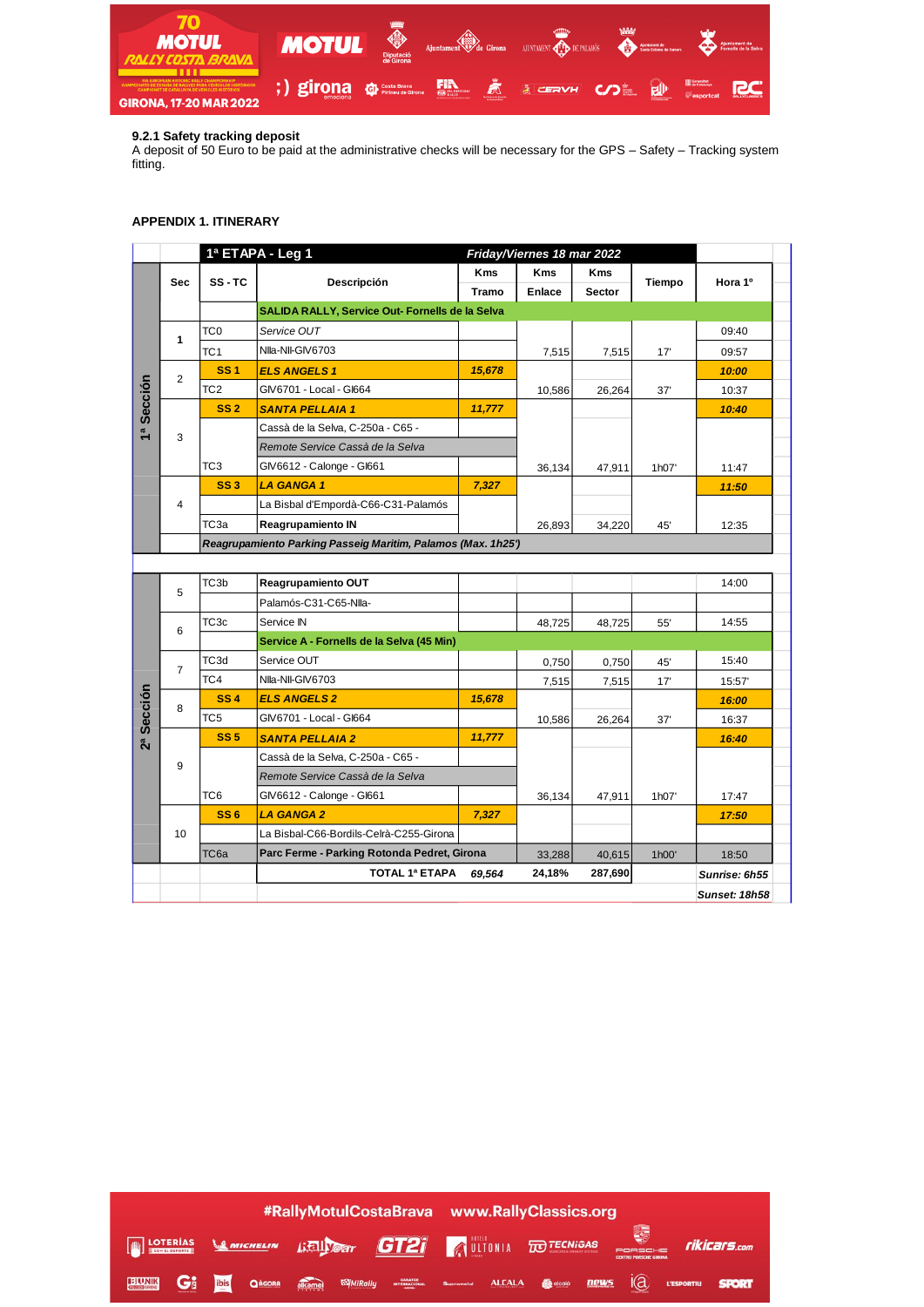

| 2ª ETAPA - Leg 2<br>Saturday/Sábado 19 mar 2022 |                                                     |                                                                      |                                                          |         |        |         |       |               |  |  |  |  |
|-------------------------------------------------|-----------------------------------------------------|----------------------------------------------------------------------|----------------------------------------------------------|---------|--------|---------|-------|---------------|--|--|--|--|
|                                                 | 11                                                  | TC6b                                                                 | SALIDA ETAPA 2, Parc Ferme Rotonda Pedret, GIRONA        |         |        |         |       | 07:30         |  |  |  |  |
|                                                 |                                                     |                                                                      | Urbano - AP7 - Nlla                                      |         |        |         |       |               |  |  |  |  |
|                                                 |                                                     | TC6c                                                                 | Service B IN                                             |         | 14,940 | 14,940  | 20'   | 07:50         |  |  |  |  |
|                                                 | 12                                                  |                                                                      | Service B - Fornells de la Selva (30 Min)                |         |        |         |       |               |  |  |  |  |
|                                                 | 13                                                  | TC6d                                                                 | Service OUT                                              |         | 0,750  | 0,750   | 30'   | 08:20         |  |  |  |  |
|                                                 |                                                     | TC7                                                                  | Nlla-A2-C25-C63-Gl542                                    |         | 37,991 | 37,991  | 52'   | 09:12         |  |  |  |  |
|                                                 |                                                     | <b>SS7</b>                                                           | <b>OSOR1</b>                                             | 12,231  |        |         |       | 09:15         |  |  |  |  |
| 3ª Sección                                      | 14                                                  |                                                                      | Remote Service Pavello St. Hilari Sacalm                 |         |        |         |       |               |  |  |  |  |
|                                                 |                                                     | TC <sub>8</sub>                                                      | Gi550-C-25-BV5201                                        |         | 26,495 | 39,726  | 57'   | 10:12         |  |  |  |  |
|                                                 |                                                     | <b>SS8</b>                                                           | <b>COLLSAPLANA1</b>                                      | 16,711  |        |         |       | 10:15         |  |  |  |  |
|                                                 |                                                     |                                                                      | GI541                                                    |         |        |         |       |               |  |  |  |  |
|                                                 | 15                                                  |                                                                      | Remote Service Sant Hilari Sacalm                        |         |        |         |       |               |  |  |  |  |
|                                                 |                                                     | TC <sub>9</sub>                                                      | GI551                                                    |         | 4,374  | 21,085  | 37'   | 10:52         |  |  |  |  |
|                                                 |                                                     | <b>SS9</b>                                                           | <b>CLADELLS1</b>                                         | 14,216  |        |         |       | 10:55         |  |  |  |  |
|                                                 | 16                                                  |                                                                      | Sta.Coloma de Farners                                    |         |        |         |       |               |  |  |  |  |
|                                                 |                                                     | TC9a                                                                 | Reagrupamiento IN - Parking Saioners (Sta Coloma F.)     |         | 5,243  | 19,459  | 30'   | 11:25         |  |  |  |  |
|                                                 |                                                     | Reagrupamiento Parking Saioners, Sta. Coloma de Farners (Max. 1h15') |                                                          |         |        |         |       |               |  |  |  |  |
|                                                 |                                                     |                                                                      |                                                          |         |        |         |       |               |  |  |  |  |
|                                                 | 17                                                  | TC <sub>9b</sub>                                                     | Reagrupamiento OUT                                       |         |        |         |       | 12:40         |  |  |  |  |
|                                                 |                                                     |                                                                      | Remote Service Poligon Mas Llorenç (Sta. Coloma Farners) |         |        |         |       |               |  |  |  |  |
|                                                 |                                                     |                                                                      | C63-C25-A2-Nlla                                          |         |        |         |       |               |  |  |  |  |
|                                                 | 18                                                  | TC <sub>9c</sub>                                                     | Service IN                                               |         | 21,415 | 21,415  | 30'   | 13:10         |  |  |  |  |
|                                                 |                                                     |                                                                      | Service C - Fornells de la Selva (55' Min)               |         |        |         |       |               |  |  |  |  |
|                                                 | 19                                                  | TC9d                                                                 | Service OUT                                              |         | 0,750  | 0,750   | 55'   | 14:05         |  |  |  |  |
|                                                 |                                                     | <b>TC10</b>                                                          | Nlla-A2-C25-C63-Gl542                                    |         | 37,991 | 37,991  | 52'   | 14:57         |  |  |  |  |
|                                                 |                                                     | <b>SS 10</b>                                                         | OSOR <sub>2</sub>                                        | 12,231  |        |         |       | 15:00         |  |  |  |  |
| 4ª Sección                                      | 20                                                  |                                                                      | Remote Service Pavello St. Hilari Sacalm                 |         |        |         |       |               |  |  |  |  |
|                                                 |                                                     | <b>TC11</b>                                                          | St.Hilari-Gi550-C25-BV5201                               |         | 26,495 | 39,726  | 57'   | 15:57         |  |  |  |  |
|                                                 |                                                     | <b>SS 11</b>                                                         | <b>COLLSAPLANA 2</b>                                     | 16,711  |        |         |       | 16:00         |  |  |  |  |
|                                                 | 21                                                  |                                                                      | GI541                                                    |         |        |         |       |               |  |  |  |  |
|                                                 |                                                     |                                                                      | Remote Service Sant Hilari Sacalm                        |         |        |         |       |               |  |  |  |  |
|                                                 |                                                     | TC12                                                                 | GI551                                                    |         | 4,374  | 21,085  | 37'   | 16:37         |  |  |  |  |
|                                                 |                                                     | <b>SS12</b>                                                          | <b>CLADELLS 2</b>                                        | 14,216  |        |         |       | 16:40         |  |  |  |  |
|                                                 |                                                     |                                                                      | Sta Coloma de Farners                                    |         |        |         |       |               |  |  |  |  |
|                                                 | 22                                                  |                                                                      | Remote Service Poligon Mas Llorenç (Sta. Coloma Farners) |         |        |         |       |               |  |  |  |  |
|                                                 |                                                     | TC <sub>12a</sub>                                                    | C63-C25 -A2-AP7-Urbà Girona                              |         | 34,853 | 49,069  | 1h20' | 18h00         |  |  |  |  |
|                                                 |                                                     |                                                                      | Podium Parking Rotonda Pedret, FIN RALLY                 |         |        |         |       |               |  |  |  |  |
|                                                 | <b>TOTAL ETAPA 2</b><br>86,316<br>28,39%<br>303,987 |                                                                      |                                                          |         |        |         |       | Sunrise: 6h53 |  |  |  |  |
|                                                 |                                                     |                                                                      | <b>TOTAL RALLY</b>                                       | 155,880 | 26,35% | 591,677 |       | Sunset: 18h59 |  |  |  |  |

# **APPENDIX 4**

• **Optional Advertising – space reserved for Organiser's advertising** 

- **10 cm x 55 cm (2 per car, below the door panels) with the following advertising:**
	- **" Girona Emociona"**
	- **" Generalitat de Catalunya – Esport Cat"**
	- **"Costa Brava – Pirineu de Girona"**

**30 cm x 10 cm (1 per car, in the rear windscreen) "MOTUL"**